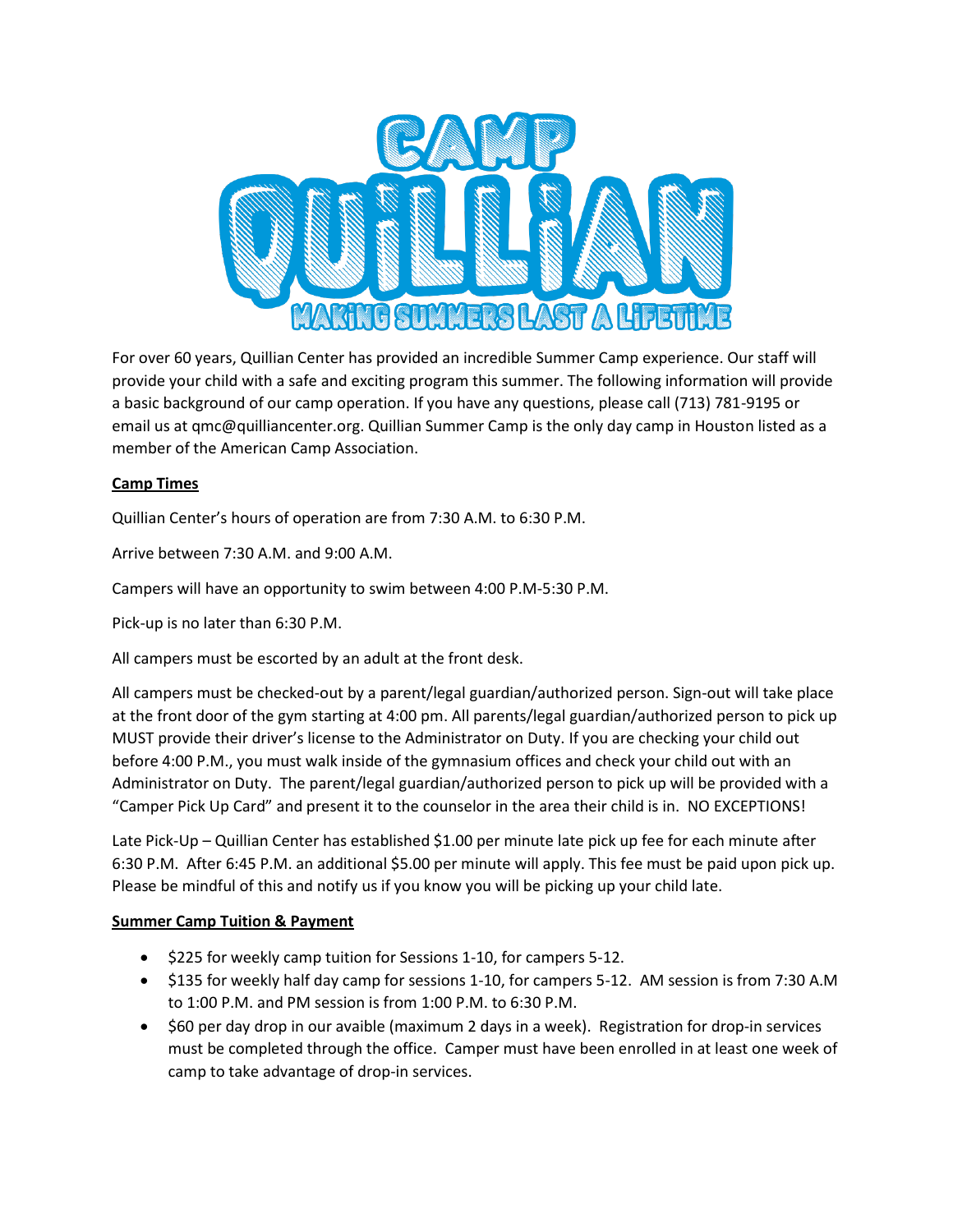- Teen Camp weekly tuition is \$250 and includes all field trip fees. Session 1 and 10 will have no filed trips planned, therefore the tuition fees will be \$225.
- We offer \$25 sibling, referral, and Westchase District discounts.
- Please note that late fees apply Friday, at midnight. Late fee-\$25
- Camp begins June 6<sup>th</sup> and ends August  $12^{th}$ . Payment method is credit/debit card or cash only. PERSONAL OR BUSINESS CHECKS ARE NO LONGER ACCEPTED.

All registration should be completed online a[t www.quilliancenter.org](http://www.quilliancenter.org/) under Camp Quillian 2022. Create an account, complete registration forms, and submit payment for tuition.

Cancellation Policy: If you need to cancel a session you must contact Kenny Martin at [kmartin@quilliancenter.org](mailto:kmartin@quilliancenter.org) or by phone at 713-458-4712. Please cancel your session in a timely manner to help us with planning summer camp in an organized manner. We advise cancellations are done a week in advance if possible. A review of the cancellation will be conducted and then processed accordingly. Please allow 7-10 business days for the cancellation process to be complete. A processing fee of \$35 will be held for any cancelled sessions. If your child attended part of the cancelled session, the processing fee of \$35 along with costs associated with each day the child attended. No fees are returned if the child attended three days or more days of camp. For example, if your child attended session 1 for two days camp and could not attend the remainder of the session, the following refund would be applied.

\$225 for camp tuition

\$35 processing fee (Inc

\$60 drop in day 1

\$60 drop in day 2

\$70 would be refunded to the customer.

No refunds for tuition will be issued if a chilled is dismissed due to discipline problems.

Summer Camp General Schedule for Groups

7:30 A.M. to 9:00 A.M. Arrival:

Gym Games & Playground

9:00 A.M. to 9:15 A.M. Roll Call

9:15 A.M. to 9:45 A.M. Grand Assembly (Special Guest Speaker/Skits/Challenges/Chapel)

9:45 A.M. to 11:00 A.M. Specialty Camps

11:20 A.M. to 4:00 P.M. Break into Groups: Activities include; lunch game room, playground, climbing wall, special activities, games, snack and lunch.

4:00 P.M. to 5:30 P.M. Swimming or Gym Time

4:00 P.M. to 6:30 P.M. Game Room, Multi-Purpose Room, TV, Xbox 360, quiet games and planned activities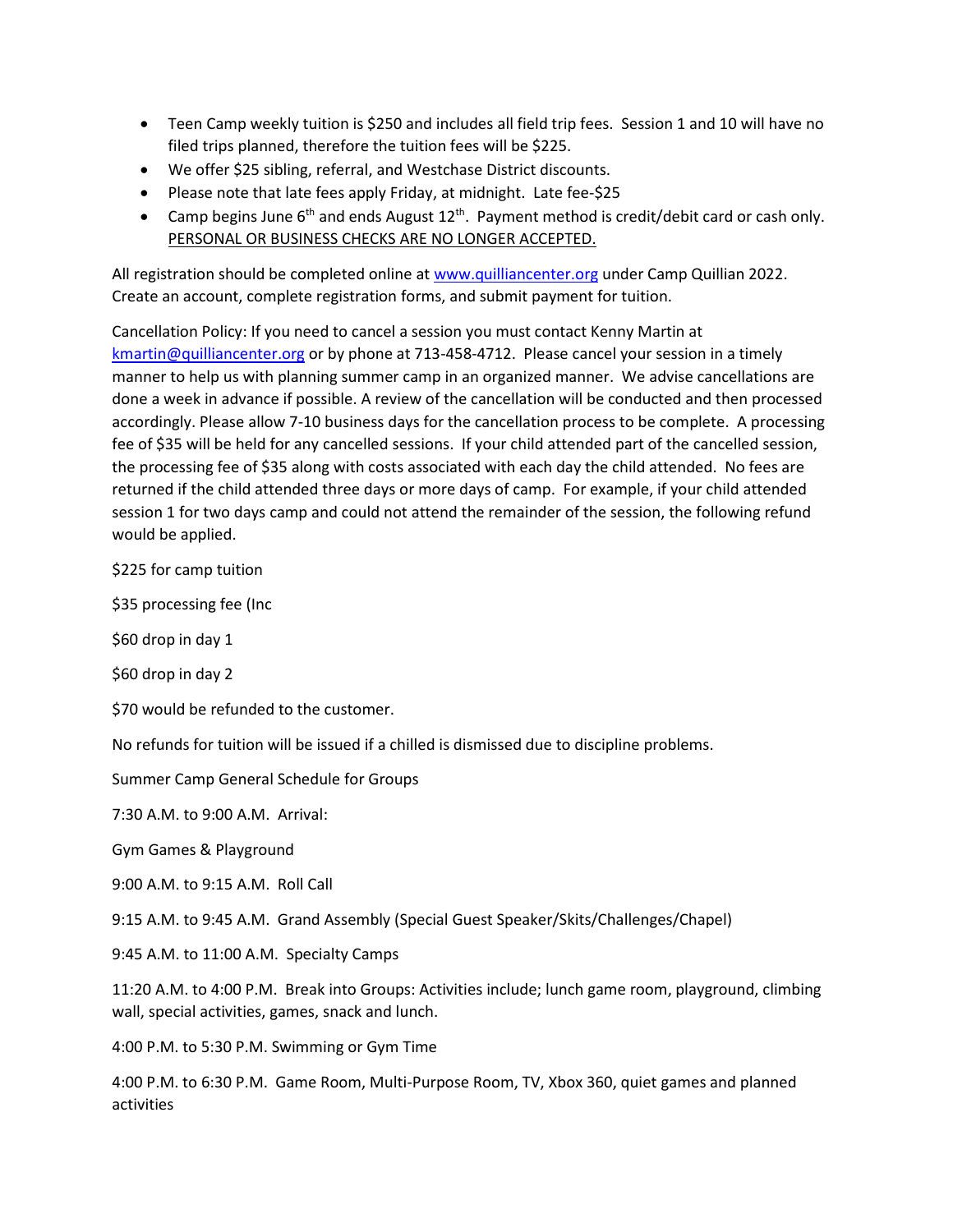Important Days to Remember Session 1- June 6-10 Session 2- June 13-17 Session 3 - June 20-24 (closed June  $20<sup>th</sup>$ ) Session 4 - June 27-July 1 Session 5 - July 4-July 8 (closed July 4<sup>th</sup>) Session 6 - July 11–July 15 Session 7 – July 18-July 22 Session 8 - July 25–July 29 Session 9 – August 1-August 5 Session 10 – August 8-August 12

Camper Supervision Ratios Campers to staff ratios are set to comply with the American Camp Association and the Department of Family and Protective Services. On average, our staff to camper ratio is 1 to 20 and 1 to 15 for during aquatic activities, the camper/staff ratio will remain 1 to 10 utilizing pool lookouts and lifeguards.

## **Specialty Camps**

Quillian Center offers specialty camps that range from sports to enrichment activities. Each week your child may choose one specialized camp activity that they will participate in during summer camp. Specialty camps are from 9:45 A.M. to 11:00 A.M. every day. Camps will be led by summer camp staff or outsourced teachers with experience in that activity. There will not be any changing/switching of Specialty Camps. Some specialty camps have additional charges, for example, swim lessons. When you register your camper, you will see the amount for these camps.

Rookie Camp is for children 5 to 6 year of age. (Group 1 campers). Group 1 will engage in daily activities during the specialty camp hour that focus on sports, music, movement, science, group play and creative crafts. Children in rookie camp will have the choice to be in rookie camp or swim lessons if avaible that week.

### **Special Events & Guest Speakers**

During each session there will be at least one special event and/or guest speaker that will be specific to the theme of that week's camp. Special events moonwalks, luau, dress up days, chapel, minute it to win it challenges, water slides, karaoke, talent shows, sporting competitions, and so much more.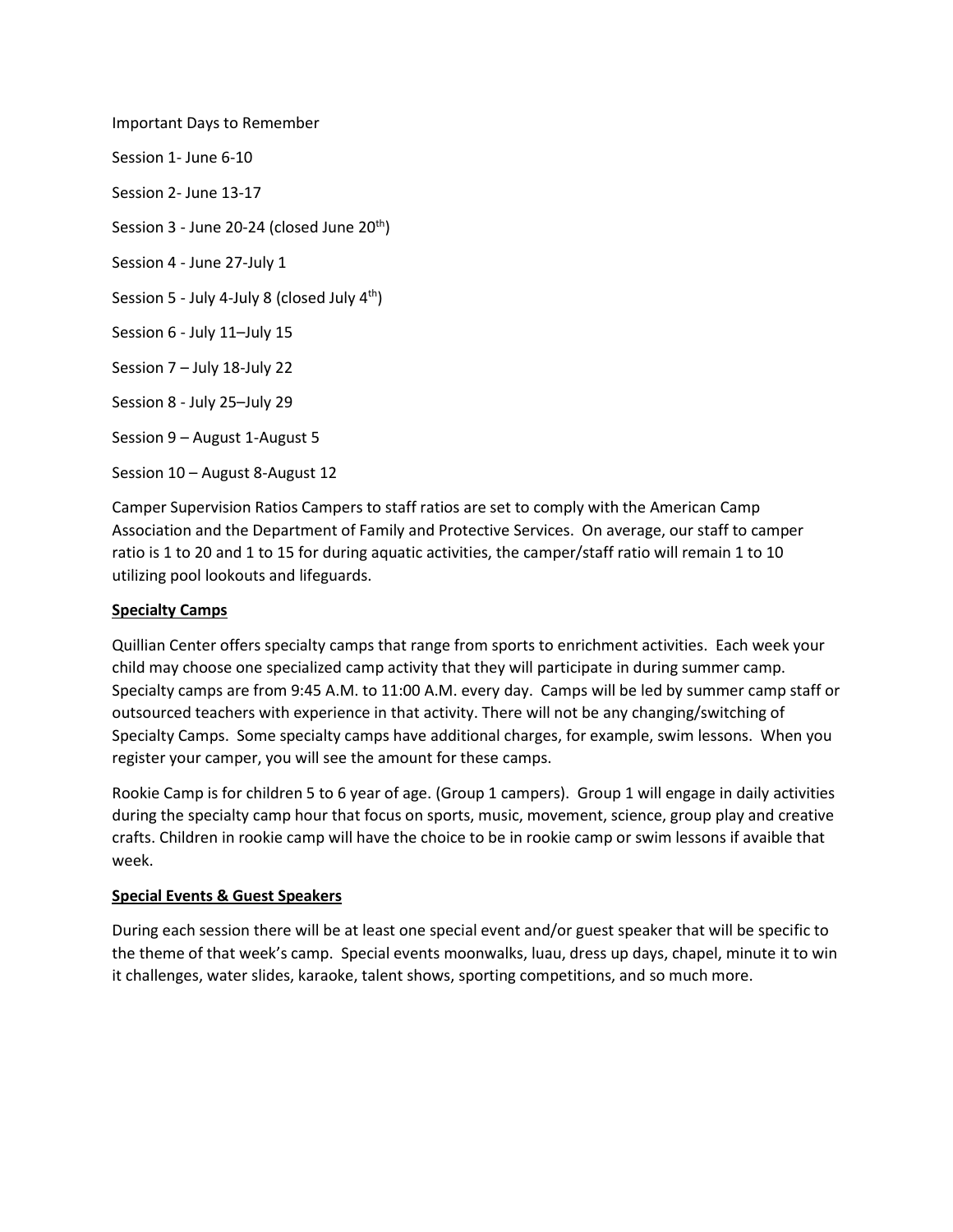### **Vacation Bible School**

Vacation Bible School will be offered as a specialty camp during the summer. Vacation Bible School will be from July 11-14, from 9:30 A.M. to 12 P.M. After VBS, the children will have lunch and then resume their normal summer camp scheduled activities.

## **Teen Camp**

Teen Camp is for campers 13-14 years of age. Teen camp will take field trips, engage in service projects, and participate in daily camp activities. They will take part in specialty camps, special events, daily swim times and weekly Bible studies. We realize that young teens have different interests, and we tailored a program giving them a bit more freedom. Yet we also expect them to lead by example and will encourage them to grow by giving back to their community.

## **Field Trips for Teen Campers**

Quillian Center will have field trips scheduled for Teen Camp. Before a field trip, parent/legal guardian will be informed of date, time, and location of field trip. A permission slip must be signed in advance for your teen to participate on the field trip. All transportation will be provided by Quillian Center. Please note; campers participating in select Specialty Camps such as golf and/or tennis will be transported off campus.

## **C.I.T. Program Quillian**

Center's C.I.T. program is designed for 15-year old's who desire future leadership roles as summer camp counselors at the Quillian Center. Our program concentrates on teaching leadership skills, skill development and personal growth. The C.I.T.'s will work with the Associate Directors and counselors to provide a great summer camp experience for the campers. C.I.T.'s will be exposed to various aspects of a camp setting: recreation, classroom instruction, daily operating duties and service projects.

### **Camp Facilities**

Campers will have use of the gymnasium, climbing wall, game room, pavilion, playground, ball fields, swimming pool, Noah's Ark play pool and classrooms during summer camp. Campers will also use facilities at First Methodist Houston-Westchase. Campers will be asked to respect all facilities and equipment. Parents and legal guardians will be responsible for damages caused by their campers.

### **Parking**

Please drive carefully, remembering that there are many young children in the area. Park in designated parking spots. Do not park along the red curb marked "FIRE LANE". We encourage you and your children to use the sidewalks while on the church grounds. Please do not leave valuables in your car while picking up your camper.

### **What to Bring to Camp**

Campers should dress comfortable in t-shirts, shorts, socks and tennis shoes (no open toed shoes, sandals or flip flops). Campers should bring a change of clothes, swimsuit, towel and sunscreen each day. Parents, please apply sun block on your camper before you leave home. Staff will assist with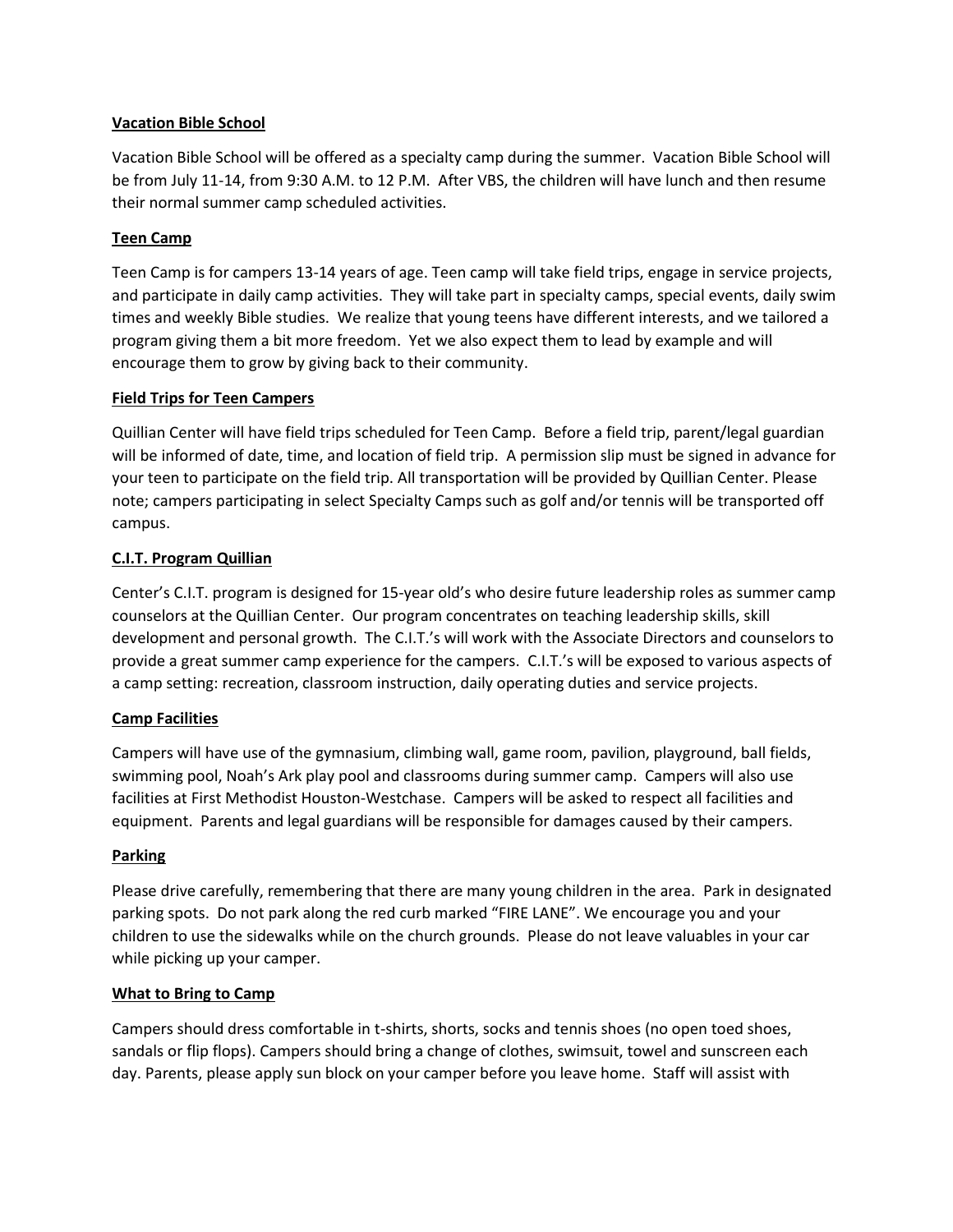putting more sunblock on for the younger children prior to swim time. It is very important to label ALL pieces of clothing and equipment. This will help in prompt returns of lost items to the owner.

Please do not bring the following to Camp

No cell phones, video devices, IPods, IPads, gaming devices. Phones brought to camp will be placed behind the desk and returned upon pick up.

No open toed shoes, sandals or flip flops.

Roller tennis shoes (or "wheelies") are not allowed. Do not send personal items with your child such as toys, trading cards, rainbow loom, etc.

Quillian Center is not responsible for lost or stolen items

Anything considered a weapon is not allowed on the property. No smoking or use of alcohol or drugs is allowed on First Methodist Church grounds. See Section regarding "Dispensing of Medication". Any items brought to camp that are deemed inappropriate will be held in the office.

Quillian Center reserves the right to search and seize camper's possessions when illegal substances or weapons are suspected.

### **Lost and Found**

Lost items will be placed on the lost and found table located next to the gym hallway. Make sure all of your children's articles (i.e. goggles, shoes etc.) are marked with your child's name so that we can assist in getting those items back to you. Lost underwear and socks will be discarded at the end of each day.

### **Cubbies and Lockers**

Each age group will be assigned a cubby location or locker area. These areas should be clean at the end of the day. Campers are required to take all possessions home each day. Items left at the end of the day will be placed in the lost and found area or discarded.

### **Hot Lunches**

Catered lunches will be available to purchase for \$8.00 daily. Catered lunches will be provided by the following companies:

MONDAY- Schlotzky's (Turkey Sandwich, Chips, & Cookie) TUESDAY- Raising Canes (3 Chicken Fingers, 1 piece of Texas Toast & 1 Cane Sauce) WEDNESDAY- Double Dave's (1 Slice of Pizza & 1 Cheesy Breadstick) THURSDAY- Beck's Prime (Cheeseburger & Chips) FRIDAY- ChikFilA (Chicken Sandwich & Chips)

Quillian will provide lunch for any camper that forgets or comes without a lunch. The substitute lunch will be hot dogs, chips and a drink for \$8.00. Parents will be invoiced and expected to pay for lunch when picking up their camper that day. Please order lunches in a timely manner, **ORDERING A CATERED LUNCH MUST BE DONE BY 12:00 NOON THE DAY BEFORE**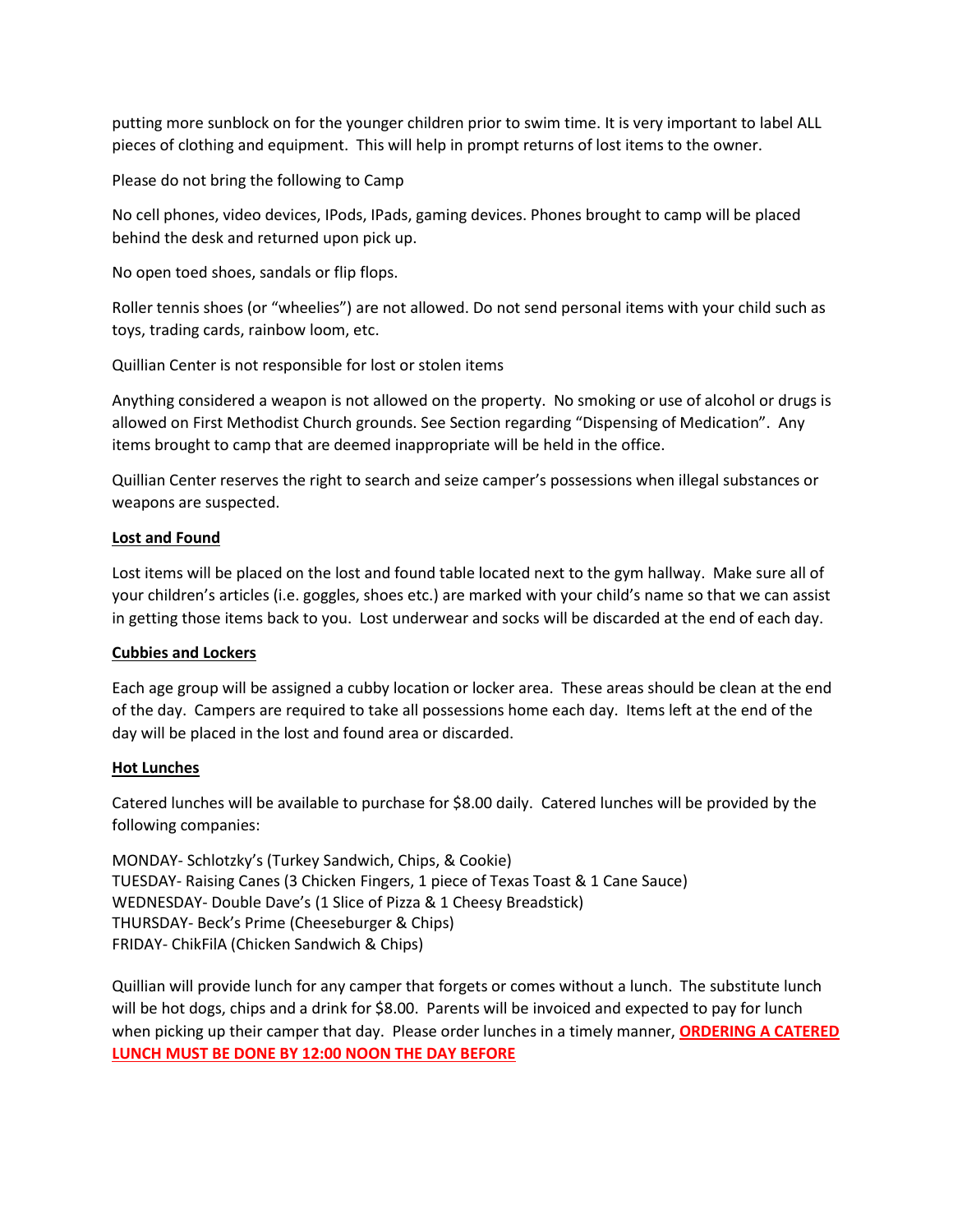### **Snack Time**

Campers will receive a free snack each afternoon or they may choose to visit the concession stand during afternoon snack time. Quillian will provide snacks such as cookies, crackers and goldfish along with water or Gatorade. Snack cards are available at \$5 each and are in 25 cent increments. They will be kept in a Rolodex in the concession stand. Snack cards may be purchased at the front desk or online. CHECKS WILL NOT BE ACCEPTED. Please note that you may place limits on daily spending and restrictions on what your child can and cannot purchase can be placed on the snack card.

#### **Swim Evaluations**

On the first day of each session, camp staff and lifeguards will evaluate the swim skills of campers in group 2 and 3 in order to take part in free swim. The swim test consists of swimming the cross length of the pool. If your child is not a swimmer, please notify the Administrator or Director on duty. If, in the opinion of the lifeguard, and/or camp staff, your child did not perform the necessary strokes to be allowed in deeper water, the child will be restricted to the shallow end or Noah's Ark only. Those campers who do not wish to be evaluated will automatically be restricted to the shallow end or Noah's Ark only. Campers who have passed the swim test will be given a wristband. The wristband must remain attached for the duration of the session, so please do not take the wristband off. Please understand that the swim evaluation is for your child's safety.  We will be happy to re-test your child once per week.   Campers in Group 1 will be permitted to swim in the Noah's Ark Pool ONLY.  

### **Sunblock/Sunscreen**

Please apply sunblock/sunscreen on your child in the morning to be prepared for the day. Campers should learn how to reapply for later use. The counselors will assist children if they need additional help. Parents, please note that Quillian has a supply of sunblock for emergency use only, it is important for you to provide sunblock/sunscreen for your child daily.

### **Hydration**

Children are more vulnerable to the effects of dehydration than adults. Please make sure that your child has a good breakfast and drinks plenty of fluids in the morning and the evening before. Water fountains are available at the center and coolers of water will be available when the children are outside. You may also choose to send your child to camp with a water bottle.

#### **Do Not Bring Your Child to Camp If**

To protect the group, we ask parents to assist by keeping sick children at home. A child may not attend camp if:

Fever 99.9 degrees and higher – This includes the night before/morning of day camp. No fever for 24 hours without taking fever reducing medication. If you had to give your child medicine the night before, that still means they cannot come to day camp the next morning. Vomiting or/and Diarrhea – All symptoms must be gone and no vomiting or diarrhea for 24 hours without medication.

A child may return from illness when he or she is free from symptoms for 24 hours without medications and no longer infectious. The child should also be well enough to actively participate throughout the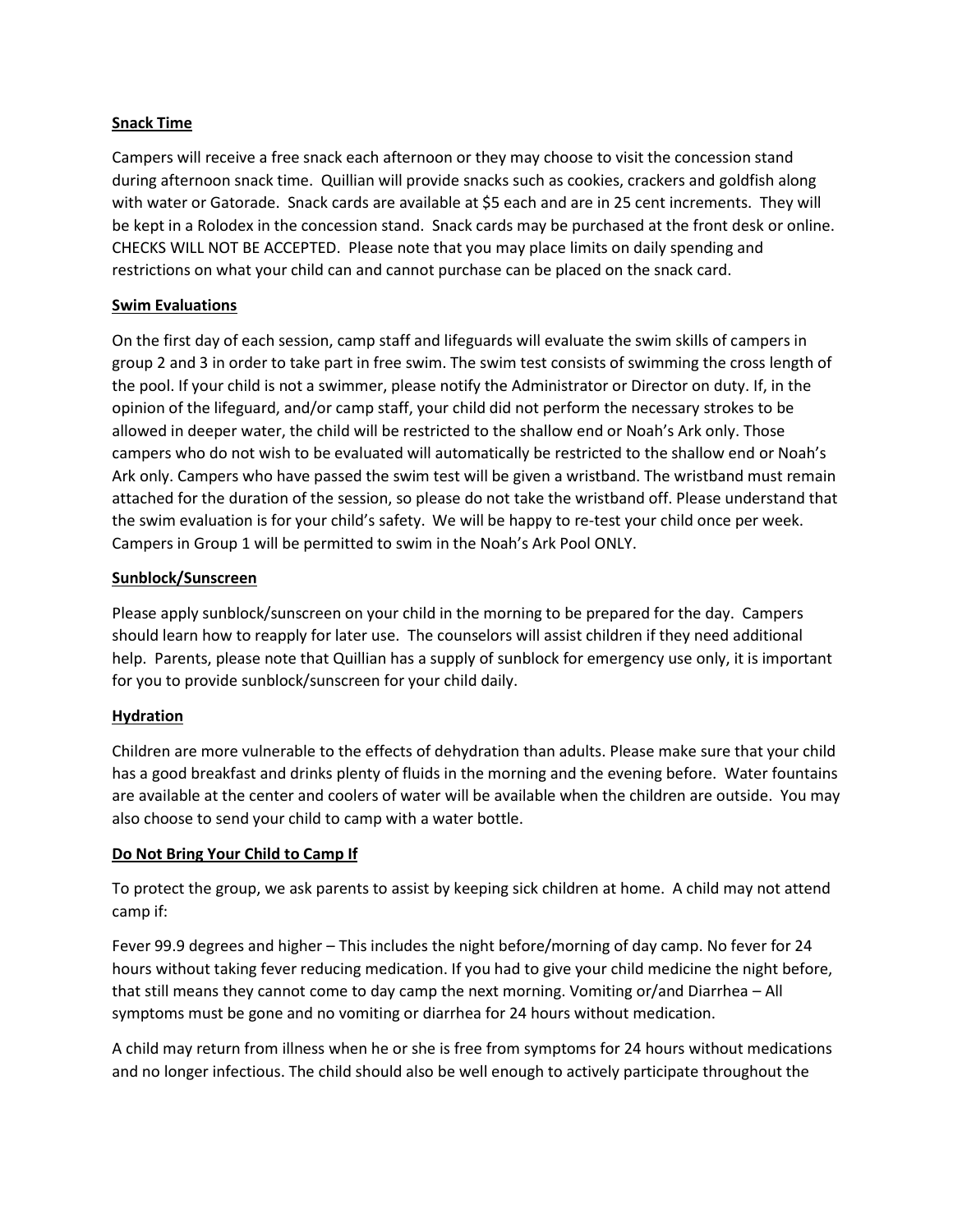day. In any case of serious or unexplainable illness, a doctor's medical clearance may be required prior to admission back to camp.

## **COVID- 19**

At this time, children and staff are not required to wear masks while at camp. We will monitor changes that may occur with COVID-19 and will update all participants of new policies that will be developed to protect the health and safety of all who attend Camp Quillian. If you child tests positive for COVID-19, please inform Quillian administration to ensure the proper notifications are given out in a timely manner. Children may return after the recommended isolation period and Quillian Center has received a negative test result.

## **Parent Notification Policy**

In case of an illness or serious injury, parents will be notified immediately, and the child will be asked to rest or lie down in the first aid area. In the event of an injury, an incident form will be completed, and parents will be notified. With any cases of minor injuries, i.e. scrapes and bruises, parents will be notified upon pick-up of the child. In case of an emergency, the camp will contact emergency services through the 911 system. Please be prepared to pick up your child if he/she is being sent home due to illness or injury.

## **Dispensing Medicine and Shot Records**

All medicine must be kept in the original bottle for drop-off. The dosage and times must be clearly marked and be in the original prescription bottle. All medicine will be turned in to the Administrator or Director on duty. Parents must complete and sign a medication authorization form for each session.

Current shot records are not needed; however, when you register your camper, you will be asked to attest that all immunizations required for school are up to date.

## **Child Pick Up and Safety Concerns**

### **Arrival**

Quillian Center does not provide transportation to and from camp. Quillian's doors open at 7:30 A.M. however, daily programming begins at 9:00 A.M. Campers must be escorted in and signed in at the front desk by the parent/legal guardian. Since Camp Quillian does not provide transportation, it is the responsibility of the parent/legal guardian to ensure their child arrives; therefore, Camp Quillian will not contact absentee campers.

### **Departure**

Campers should be picked up promptly. Programming hours end at 4:00 P.M. but campers will have the option to participate in swimming, watch videos, and play games until 6:30 P.M.

All campers must be checked-out by parent/legal guardian/authorized person. Sign-out will take place near the front door of the gym. All parents/legal guardian/authorized person to pick up MUST provide their driver's license to the Administrator on Duty. The parent/legal guardian/authorized person to pick up will be provided with a "Pick Up Card" and present it to the counselor. NO EXCEPTIONS!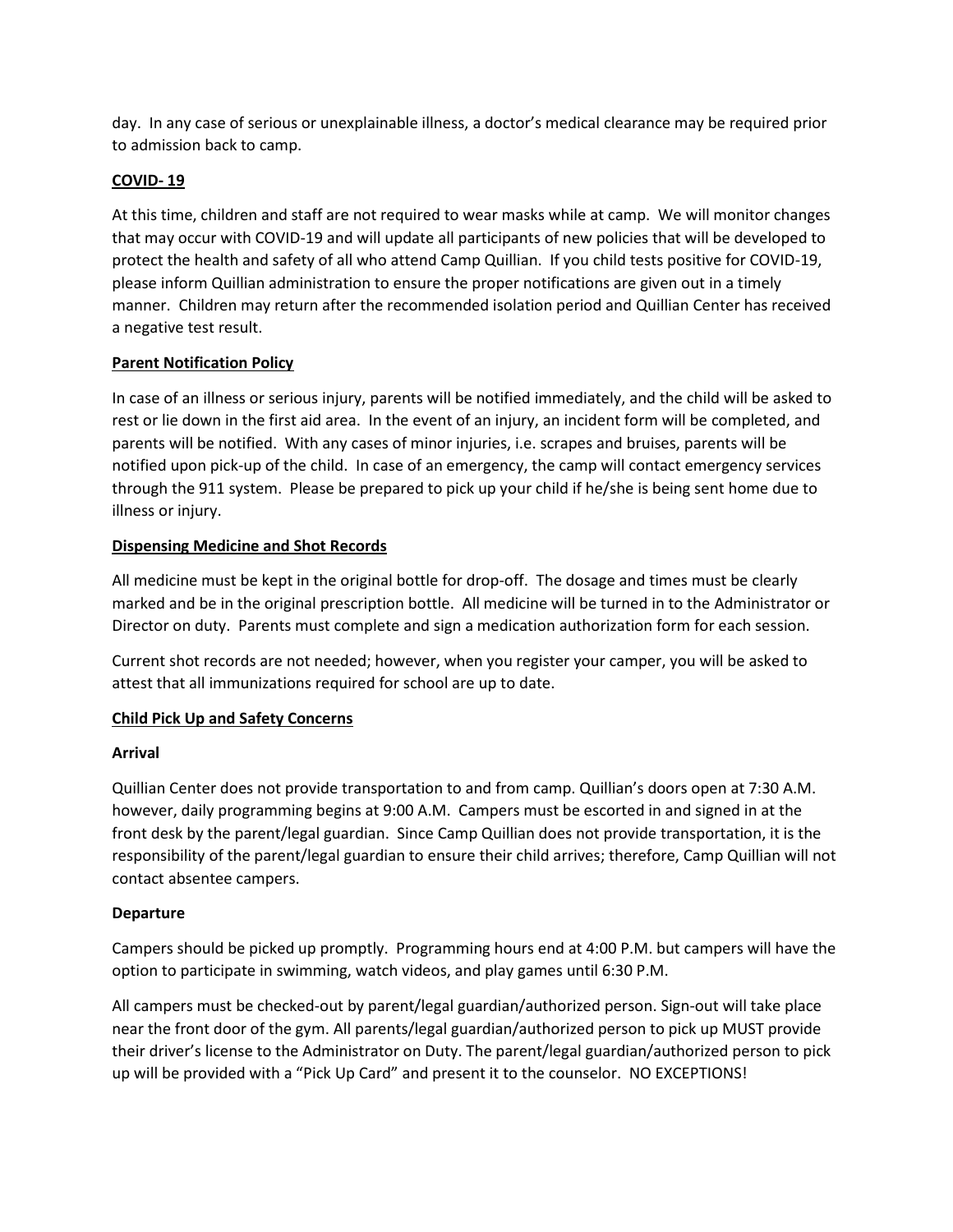Only approved persons to whom the child may be released will be allowed to take campers. The Administrator on duty or Director will release a child to the designated person/people listed on the authorized to pick up list.

IF PLANS CHANGE, QUILLIAN MUST BE NOTIFIED BY EMAIL OR WITH A WRITTEN NOTICE IF SOMEONE IS NOT ON THE AUTHORIZED LIST. THIS INFORMATION MUST INCLUDE THE NAME OF THE PERSON, CONTACT AND DRIVERS LICENSE NUMBER. QUILLIAN WILL NOT RELEASE THE CHILD IF THAT INFORMATION IS NOT PROVIDED. THE EMAIL MAY BE SENT TO BEVERLY OKOSUN AT [BOKOSUN@QUILLIANCENTER.ORG](mailto:BOKOSUN@QUILLIANCENTER.ORG) OR SCARLETT RICE AT [SRICE@QUILLIANCENTER.ORG.](mailto:SRICE@QUILLIANCENTER.ORG)

If someone attempts to pick up a child that is not on the authorized to pick up list, the Administrator on Duty or Director will contact the parent/legal guardian requesting an email be sent immediately. Please be sure all contact information is current and correct in order to contact the parent/legal guardian. This is for your child's safety and security.

### **Custody Issues**

We are sensitive to custody issues and understand the difficulty it presents for parents and children. However, Quillian Center cannot monitor custody issues. If any multiple custody or conservatorship issue exists for your child, a copy of the current certified court order must be provided for your child's file. If disputes regarding custody and/or visitation of your child present a persistent problem for the Quillian staff, your child's enrollment in Quillian programs may be revoked.

## **Sheltered in Place**

In an emergency your child may be "sheltered in place" or evacuated from the camp building depending on circumstances. Please make it a point to sit down as a family to discuss emergency procedure. Stress to your child that if there is an emergency while they are at camp, parents may not be able to pick up campers until an "all clear" has been given to camp officials. All parents should be sure that camp has updated telephone numbers and emergency contact information.

### **Visitors/Visiting Procedures**

All visitors must check in at the gym front desk. Proper identification is required before access to Quillian premises is allowed.

## **Discipline and Dismissal Policy**

The staff at Quillian Center maintains high expectations for achievement and behavior. We are dedicated to a safe and orderly environment. Campers will be expected to exhibit appropriate conduct that does not infringe upon the rights of others or interferes with the program, nor affects the safety of students and staff.

The counselor or specialty camp instructor administers discipline. When a child misbehaves, he/she will be removed from the activity or redirected appropriately. Additional discipline issues will result in a discussion between the camper, counselor, and camp administrator. Further incidents will result in the child being written up and a call will be placed to notify parents of behavioral issues. Any additional incidents will result in parent conference with Director or Acting Director to discuss continued enrollment.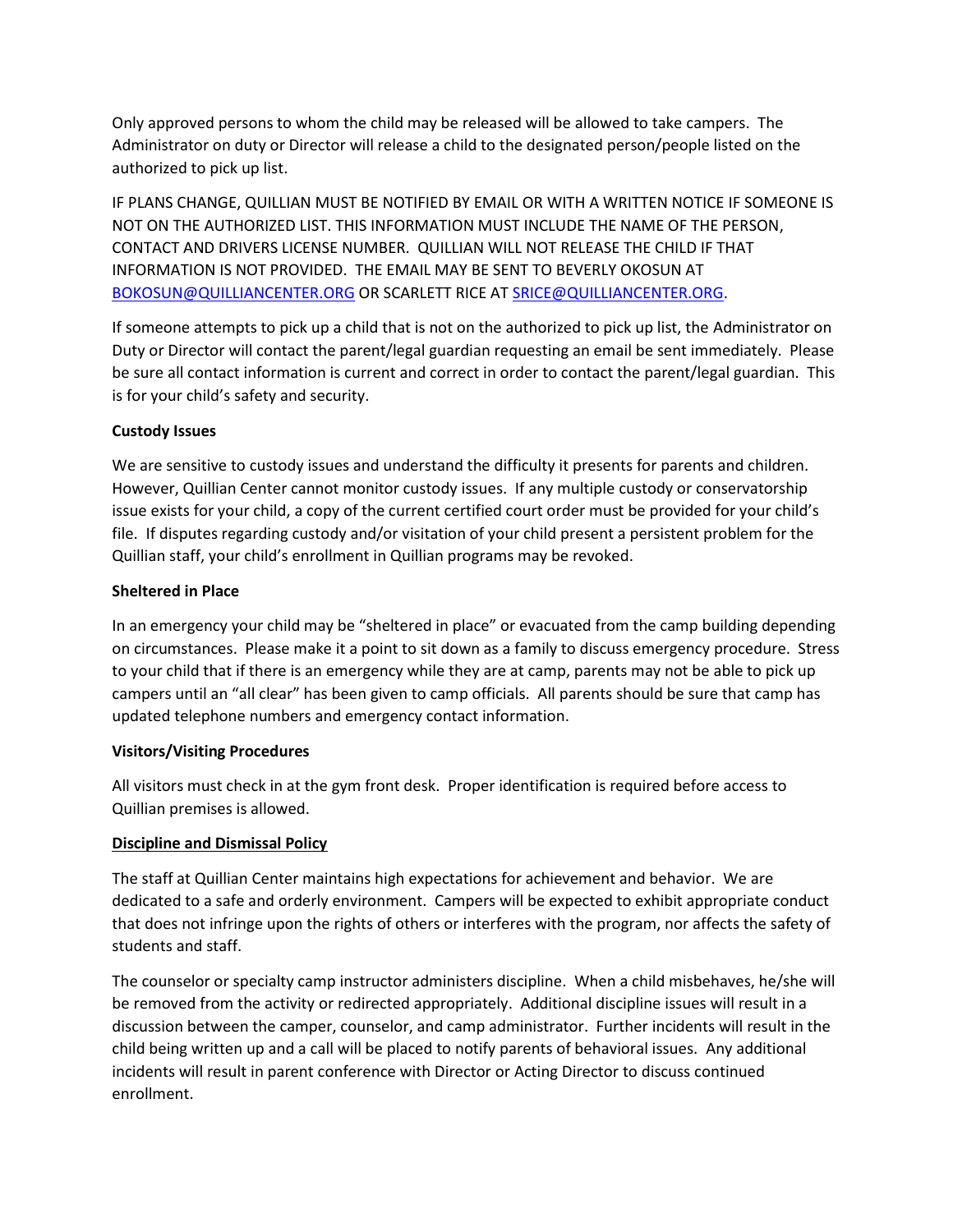Reason for Dismissal: A child will be dismissed from the center for inappropriate language, stealing, drugs or alcohol, destruction of equipment or property, aggressive behavior such as hitting, biting, hurting other children and/or throwing objects. Refunds for tuition will not be issued if a child is dismissed due to discipline problems. Please be prepared to pick up your child if he/she is being sent home due to disciplinary measures.

Reporting Abuse and Neglect – Camp Quillian/Quillian Center is licensed by the Texas Department of Family and Protective Services. As such we follow guidelines called Minimum Standards. Parents may view a copy of the Minimum Standards and our most recent Licensing Inspection Report. The inspection report is posted on the Quillian bulletin board, and a copy of the Minimum Standards is in the front office. If you have questions directed toward licensing, you may contact the local licensing office by phone 713-287-3238 or through their website [\(https://hhs.texas.gov/\)](https://hhs.texas.gov/). The nearest licensing office is located at 1330 E. 40<sup>th</sup>, Houston, Texas 77022. Texas law requires caregivers to report suspected child abuse or neglect to the Texas Department of Family and Protective Services or law enforcement. Call 1- 800-252-5400 to make confidential reports. Failure to report suspected abuse or neglect is a crime. Employers are prohibited from retaliation against caregivers who make reports in good faith.

### **Contact Information**

Please use the 713 781-9195 number to reach an administrator on duty, use option 1. This is the best way to speak directly with a staff member, especially during morning and evening hours. To leave a message for administrators choose their specific extension. You may also contact us by email at [bokosun@quilliancenter.org](mailto:bokosun@quilliancenter.org) or [srice@quilliancenter.org](mailto:srice@quilliancenter.org)